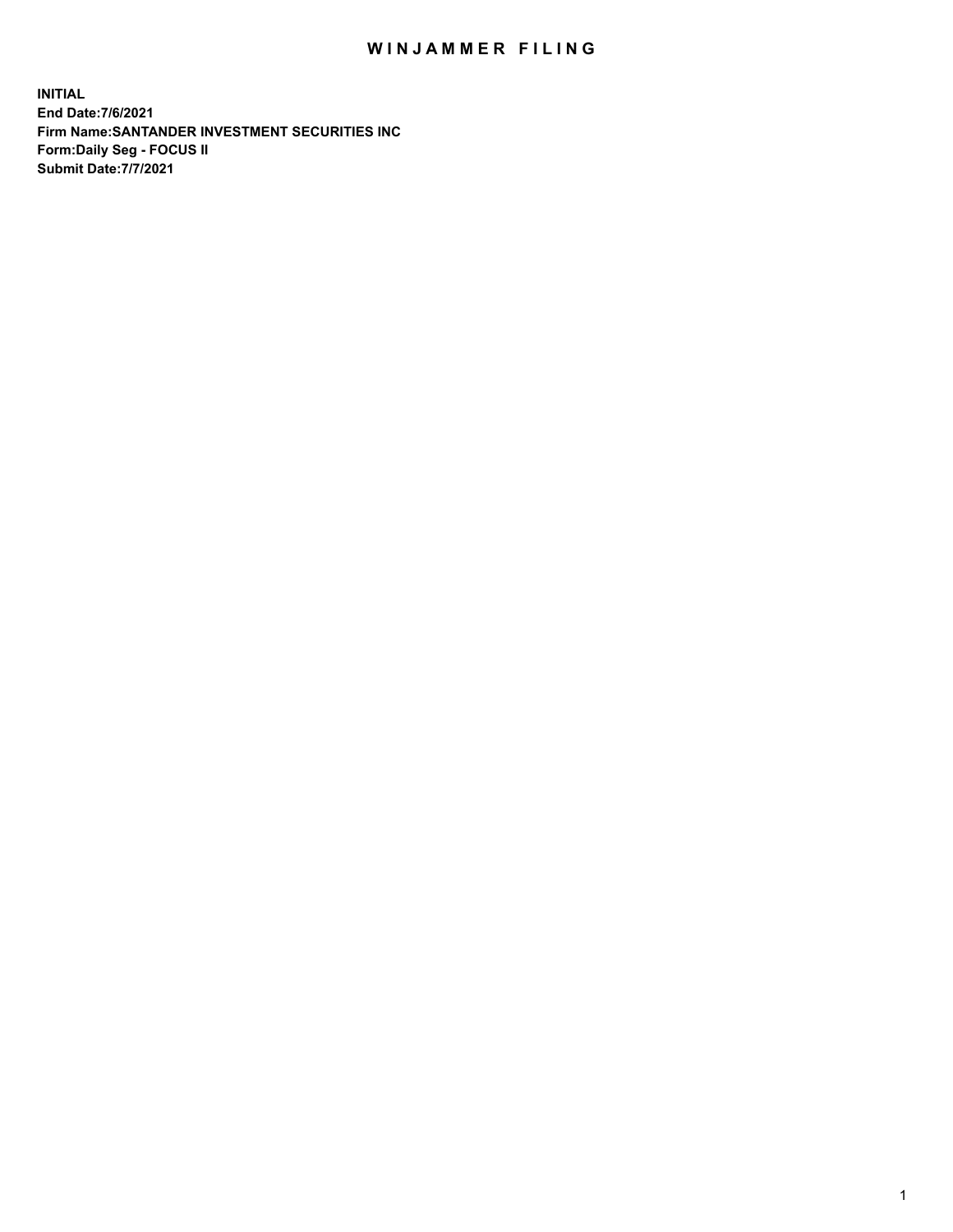**INITIAL End Date:7/6/2021 Firm Name:SANTANDER INVESTMENT SECURITIES INC Form:Daily Seg - FOCUS II Submit Date:7/7/2021 Daily Segregation - Cover Page**

| $\gamma$ ocgi cganon - oo $\gamma$ or i ago                                       |                                                      |  |  |  |  |
|-----------------------------------------------------------------------------------|------------------------------------------------------|--|--|--|--|
| Name of Company                                                                   | <b>SANTANDER INVESTMENT</b><br><b>SECURITIES INC</b> |  |  |  |  |
| <b>Contact Name</b>                                                               | <b>Felix Munoz</b>                                   |  |  |  |  |
| <b>Contact Phone Number</b>                                                       | (212) 407-4594                                       |  |  |  |  |
| <b>Contact Email Address</b>                                                      | felix.munoz@santander.us                             |  |  |  |  |
| FCM's Customer Segregated Funds Residual Interest Target (choose one):            |                                                      |  |  |  |  |
| a. Minimum dollar amount: ; or                                                    | 70,000,000                                           |  |  |  |  |
| b. Minimum percentage of customer segregated funds required:% ; or                | <u>0</u>                                             |  |  |  |  |
| c. Dollar amount range between: and; or                                           | 0 <sub>0</sub>                                       |  |  |  |  |
| d. Percentage range of customer segregated funds required between:% and%.         | 0 <sub>0</sub>                                       |  |  |  |  |
| FCM's Customer Secured Amount Funds Residual Interest Target (choose one):        |                                                      |  |  |  |  |
| a. Minimum dollar amount: ; or                                                    | $\frac{0}{0}$                                        |  |  |  |  |
| b. Minimum percentage of customer secured funds required:%; or                    |                                                      |  |  |  |  |
| c. Dollar amount range between: and; or                                           | 0 <sub>0</sub>                                       |  |  |  |  |
| d. Percentage range of customer secured funds required between:% and%.            | 0 <sub>0</sub>                                       |  |  |  |  |
| FCM's Cleared Swaps Customer Collateral Residual Interest Target (choose one):    |                                                      |  |  |  |  |
| a. Minimum dollar amount: ; or                                                    | <u>0</u>                                             |  |  |  |  |
| b. Minimum percentage of cleared swaps customer collateral required:% ; or        | $\overline{\mathbf{0}}$                              |  |  |  |  |
| c. Dollar amount range between: and; or                                           | 0 <sub>0</sub>                                       |  |  |  |  |
| d. Percentage range of cleared swaps customer collateral required between:% and%. | 0 <sub>0</sub>                                       |  |  |  |  |

Attach supporting documents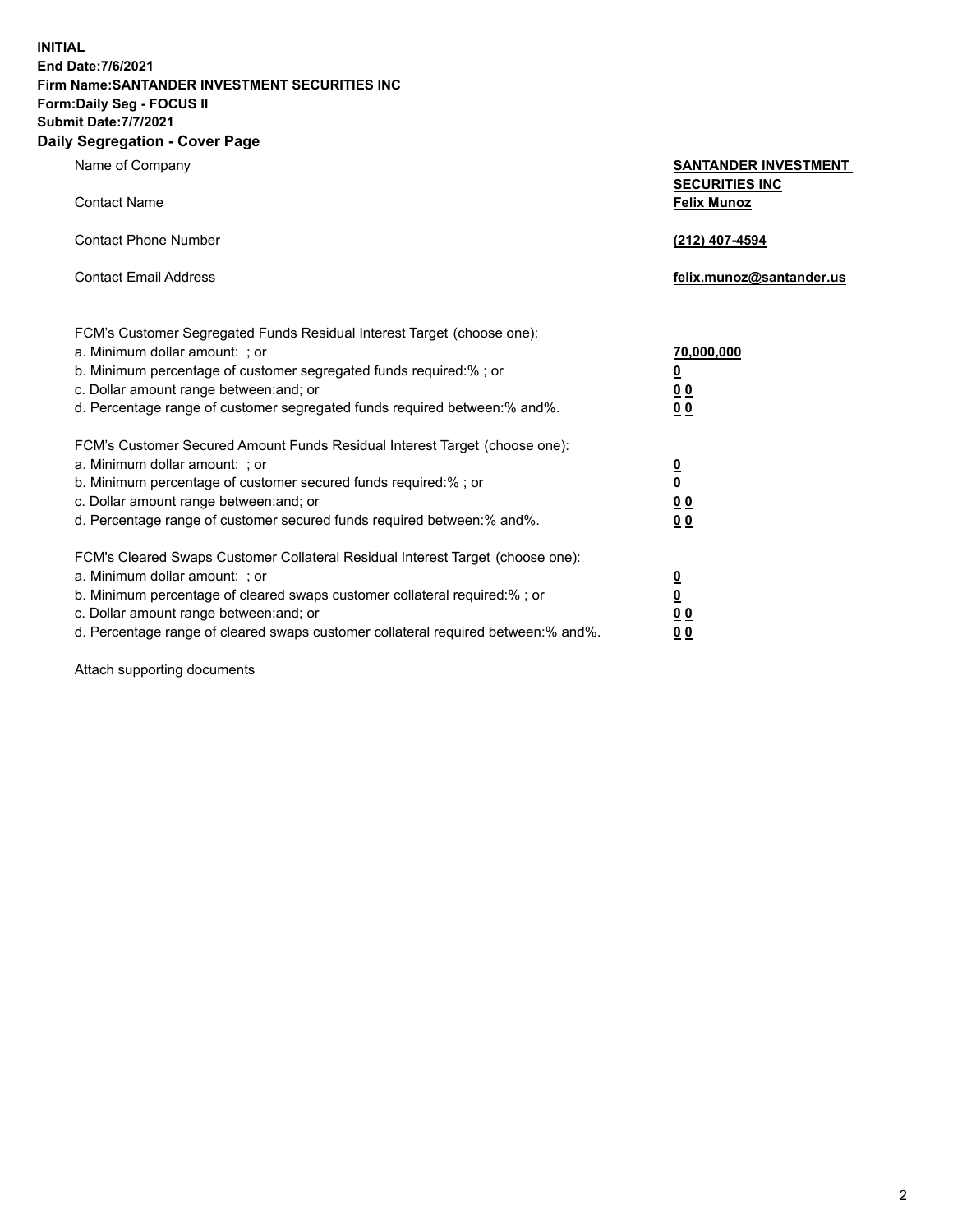## **INITIAL End Date:7/6/2021 Firm Name:SANTANDER INVESTMENT SECURITIES INC Form:Daily Seg - FOCUS II Submit Date:7/7/2021 Daily Segregation - Secured Amounts** Foreign Futures and Foreign Options Secured Amounts Amount required to be set aside pursuant to law, rule or regulation of a foreign government or a rule of a self-regulatory organization authorized thereunder 1. Net ledger balance - Foreign Futures and Foreign Option Trading - All Customers A. Cash **0** [7315] B. Securities (at market) **0** [7317] 2. Net unrealized profit (loss) in open futures contracts traded on a foreign board of trade **0** [7325] 3. Exchange traded options

|     | a. Market value of open option contracts purchased on a foreign board of trade<br>b. Market value of open contracts granted (sold) on a foreign board of trade | $0$ [7335]<br>$0$ [7337] |
|-----|----------------------------------------------------------------------------------------------------------------------------------------------------------------|--------------------------|
| 4.  | Net equity (deficit) (add lines 1. 2. and 3.)                                                                                                                  | $0$ [7345]               |
| 5.  | Account liquidating to a deficit and account with a debit balances - gross amount                                                                              | $0$ [7351]               |
|     | Less: amount offset by customer owned securities                                                                                                               | 0 [7352] 0 [7354]        |
| 6.  | Amount required to be set aside as the secured amount - Net Liquidating Equity                                                                                 | $0$ [7355]               |
|     | Method (add lines 4 and 5)                                                                                                                                     |                          |
| 7.  | Greater of amount required to be set aside pursuant to foreign jurisdiction (above) or line                                                                    | $0$ [7360]               |
|     | 6.                                                                                                                                                             |                          |
|     | FUNDS DEPOSITED IN SEPARATE REGULATION 30.7 ACCOUNTS                                                                                                           |                          |
| 1.  | Cash in banks                                                                                                                                                  |                          |
|     | A. Banks located in the United States                                                                                                                          | $0$ [7500]               |
|     | B. Other banks qualified under Regulation 30.7                                                                                                                 | 0 [7520] 0 [7530]        |
| 2.  | Securities                                                                                                                                                     |                          |
|     | A. In safekeeping with banks located in the United States                                                                                                      | $0$ [7540]               |
|     | B. In safekeeping with other banks qualified under Regulation 30.7                                                                                             | 0 [7560] 0 [7570]        |
| 3.  | Equities with registered futures commission merchants                                                                                                          |                          |
|     | A. Cash                                                                                                                                                        | $0$ [7580]               |
|     | <b>B.</b> Securities                                                                                                                                           | $0$ [7590]               |
|     | C. Unrealized gain (loss) on open futures contracts                                                                                                            | $0$ [7600]               |
|     | D. Value of long option contracts                                                                                                                              | $0$ [7610]               |
|     | E. Value of short option contracts                                                                                                                             | 0 [7615] 0 [7620]        |
| 4.  | Amounts held by clearing organizations of foreign boards of trade                                                                                              |                          |
|     | A. Cash                                                                                                                                                        | $0$ [7640]               |
|     | <b>B.</b> Securities                                                                                                                                           | $0$ [7650]               |
|     | C. Amount due to (from) clearing organization - daily variation                                                                                                | $0$ [7660]               |
|     | D. Value of long option contracts                                                                                                                              | $0$ [7670]               |
|     | E. Value of short option contracts                                                                                                                             | 0 [7675] 0 [7680]        |
| 5.  | Amounts held by members of foreign boards of trade                                                                                                             |                          |
|     | A. Cash                                                                                                                                                        | $0$ [7700]               |
|     | <b>B.</b> Securities                                                                                                                                           | $0$ [7710]               |
|     | C. Unrealized gain (loss) on open futures contracts                                                                                                            | $0$ [7720]               |
|     | D. Value of long option contracts                                                                                                                              | $0$ [7730]               |
|     | E. Value of short option contracts                                                                                                                             | 0 [7735] 0 [7740]        |
| 6.  | Amounts with other depositories designated by a foreign board of trade                                                                                         | $0$ [7760]               |
| 7.  | Segregated funds on hand                                                                                                                                       | $0$ [7765]               |
| 8.  | Total funds in separate section 30.7 accounts                                                                                                                  | $0$ [7770]               |
| 9.  | Excess (deficiency) Set Aside for Secured Amount (subtract line 7 Secured Statement                                                                            | $0$ [7380]               |
|     | Page 1 from Line 8)                                                                                                                                            |                          |
| 10. | Management Target Amount for Excess funds in separate section 30.7 accounts                                                                                    | $0$ [7780]               |
| 11. | Excess (deficiency) funds in separate 30.7 accounts over (under) Management Target                                                                             | $0$ [7785]               |

**0** [7305]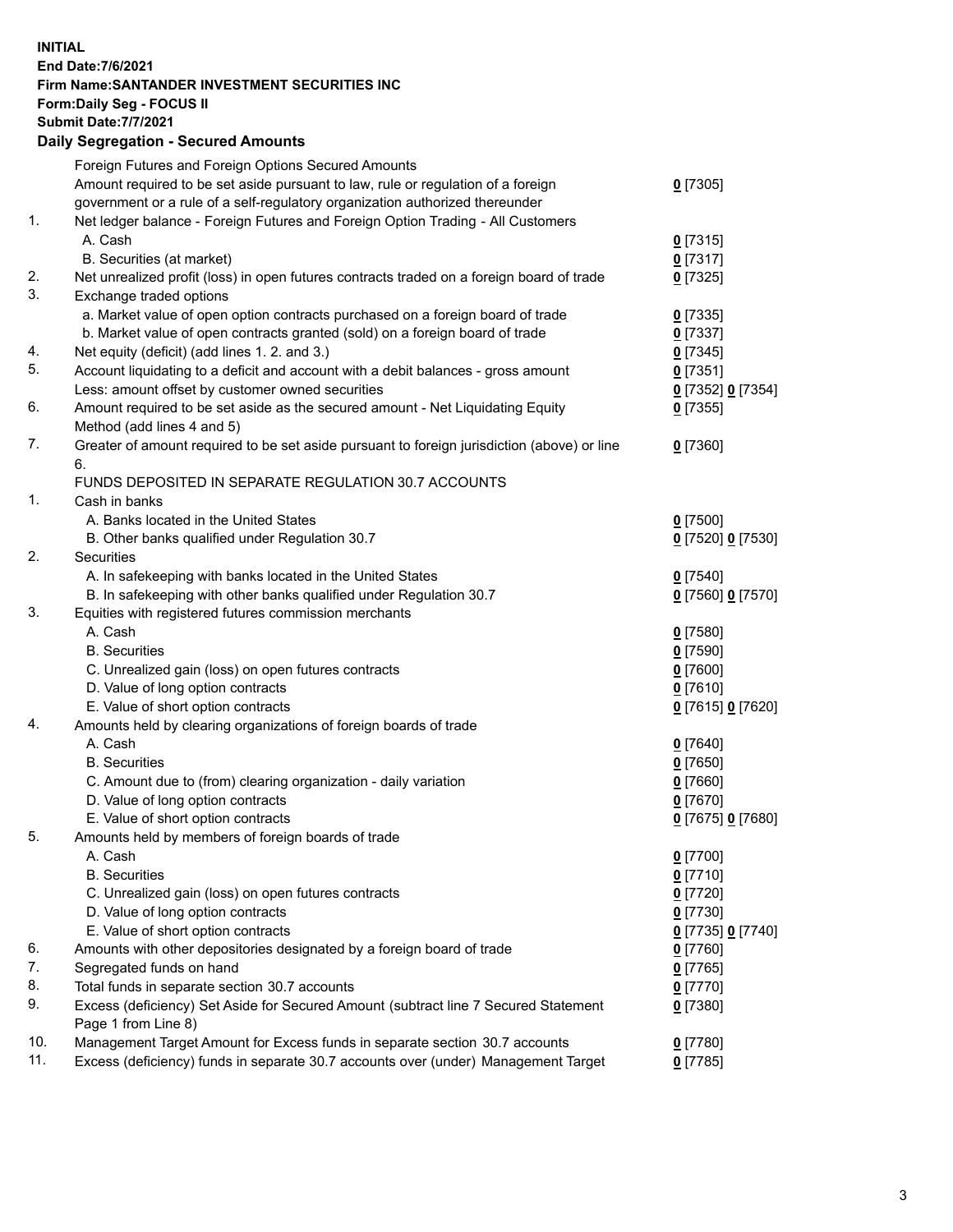| <b>INITIAL</b> |                                                                                                |                                        |
|----------------|------------------------------------------------------------------------------------------------|----------------------------------------|
|                | End Date: 7/6/2021                                                                             |                                        |
|                | Firm Name: SANTANDER INVESTMENT SECURITIES INC                                                 |                                        |
|                | <b>Form:Daily Seg - FOCUS II</b>                                                               |                                        |
|                | <b>Submit Date: 7/7/2021</b>                                                                   |                                        |
|                | Daily Segregation - Segregation Statement                                                      |                                        |
|                | SEGREGATION REQUIREMENTS(Section 4d(2) of the CEAct)                                           |                                        |
| 1.             | Net ledger balance                                                                             |                                        |
|                | A. Cash                                                                                        | 2,481,569,210 [7010]                   |
|                | B. Securities (at market)                                                                      | $0$ [7020]                             |
| 2.             | Net unrealized profit (loss) in open futures contracts traded on a contract market             | -439,298,894 [7030]                    |
| 3.             | Exchange traded options                                                                        |                                        |
|                | A. Add market value of open option contracts purchased on a contract market                    | 34,511,432 [7032]                      |
|                | B. Deduct market value of open option contracts granted (sold) on a contract market            | -40,219,684 [7033]                     |
| 4.             | Net equity (deficit) (add lines 1, 2 and 3)                                                    | 2,036,562,064 [7040]                   |
| 5.             | Accounts liquidating to a deficit and accounts with                                            |                                        |
|                | debit balances - gross amount                                                                  | $0$ [7045]                             |
|                | Less: amount offset by customer securities                                                     | 0 [7047] 0 [7050]                      |
| 6.             | Amount required to be segregated (add lines 4 and 5)                                           | 2,036,562,064 [7060]                   |
|                | FUNDS IN SEGREGATED ACCOUNTS                                                                   |                                        |
| 7.             | Deposited in segregated funds bank accounts                                                    |                                        |
|                | A. Cash                                                                                        | 247,930,540 [7070]                     |
|                | B. Securities representing investments of customers' funds (at market)                         | $0$ [7080]                             |
|                | C. Securities held for particular customers or option customers in lieu of cash (at            | $0$ [7090]                             |
|                | market)                                                                                        |                                        |
| 8.             | Margins on deposit with derivatives clearing organizations of contract markets                 |                                        |
|                | A. Cash                                                                                        | 1,811,294,823 [7100]                   |
|                | B. Securities representing investments of customers' funds (at market)                         | $0$ [7110]                             |
|                | C. Securities held for particular customers or option customers in lieu of cash (at            | $0$ [7120]                             |
|                | market)                                                                                        |                                        |
| 9.             | Net settlement from (to) derivatives clearing organizations of contract markets                | 55,255,086 [7130]                      |
| 10.            | Exchange traded options                                                                        |                                        |
|                | A. Value of open long option contracts                                                         | 34,511,432 [7132]                      |
|                | B. Value of open short option contracts                                                        | -40,219,684 [7133]                     |
| 11.            | Net equities with other FCMs                                                                   |                                        |
|                | A. Net liquidating equity                                                                      | $0$ [7140]                             |
|                | B. Securities representing investments of customers' funds (at market)                         | $0$ [7160]                             |
|                | C. Securities held for particular customers or option customers in lieu of cash (at<br>market) | $0$ [7170]                             |
| 12.            | Segregated funds on hand                                                                       |                                        |
| 13.            | Total amount in segregation (add lines 7 through 12)                                           | $0$ [7150]                             |
| 14.            | Excess (deficiency) funds in segregation (subtract line 6 from line 13)                        | 2,108,772,197 [7180]                   |
| 15.            | Management Target Amount for Excess funds in segregation                                       | 72,210,133 [7190]<br>70,000,000 [7194] |
| 16.            | Excess (deficiency) funds in segregation over (under) Management Target Amount                 | 2,210,133 [7198]                       |
|                | <b>Excess</b>                                                                                  |                                        |
|                |                                                                                                |                                        |